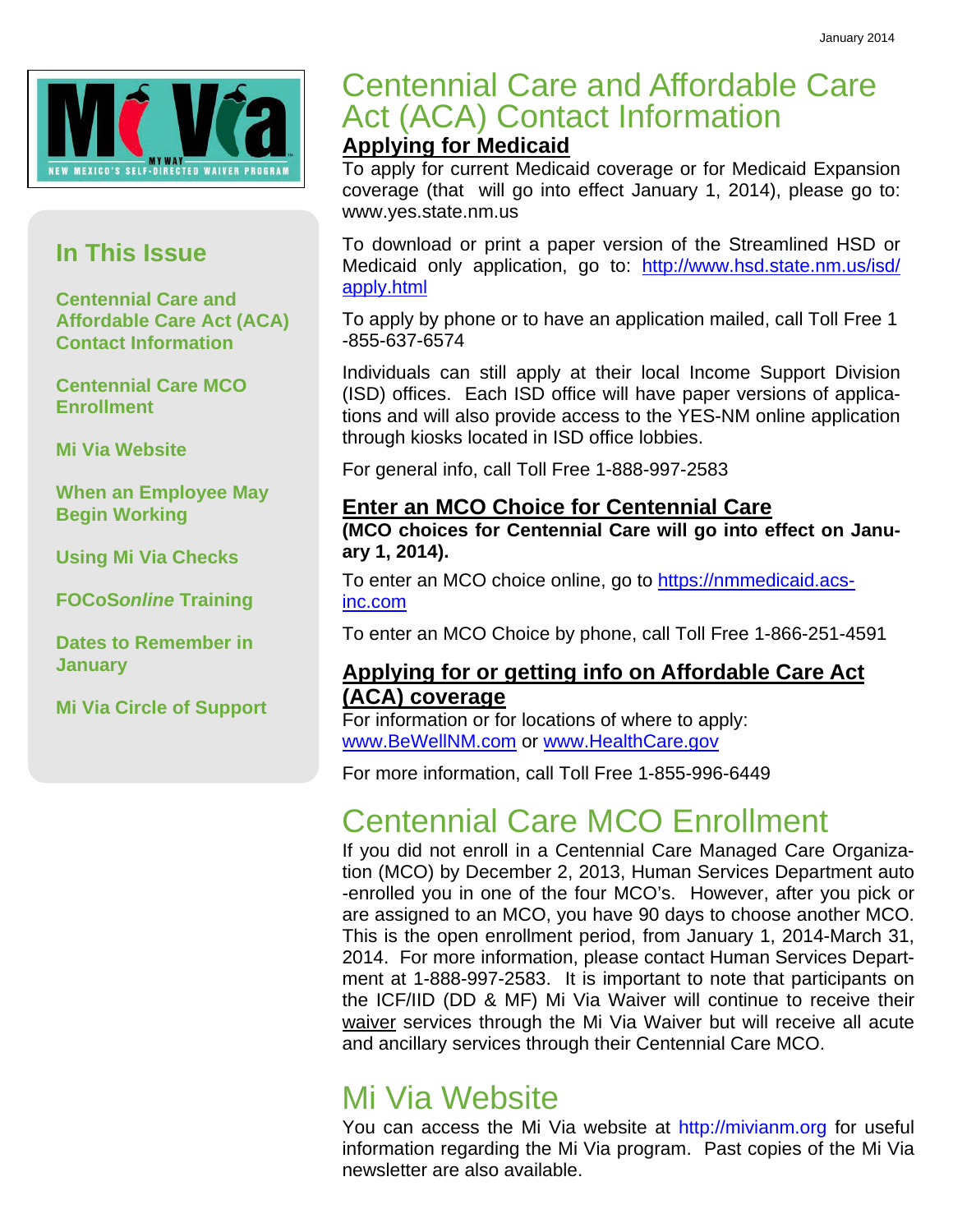Mi Via Contact Information:

**Phone:** 1-866-916-0310 8:00 am to 5:00 pm Mon. - Fri.

**Toll-free Fax:** 1-866-302-6787

**E-mail:** mi.via@xerox.com

**Web:** http://www.MiViaNM.org

**Physical Address:** 1720-A Randolph Rd SE Albuquerque, NM 87106

If you would like to sign up for training to use FOCoS*online* to review/approve timesheets and check your budget, call Mi Via at 1-866-916-0310

#### **Note:**

The Mi Via Advisory Committee works with the State to share information and help with communication among all Mi Via Participants.

Molina Healthcare is the Third Party Assessor (TPA) for Mi Via. They are responsible for reviewing and approving the Service and Support Plans (SSP).

## When an Employee May Begin Working

Remember, employees cannot begin working until the Employer has been notified by Xerox that the employee has passed their COR Background Check and may begin working as approved on the Participant's Plan and according to the Participant's Mi Via Waiver Eligibility. Xerox also recommends calling the Mi Via Help Desk at 1-866- 916-0310 to verify that all other required employee enrollment paperwork has been received and that the employee is set up to receive payments.

# Using Mi Via Checks

When you take a check to a store (such as Wal-Mart or Office Max) to purchase approved items:

- Encourage the cashier or store supervisor/manager to process the check as a paper check and not an electronic check.
- If he or she is unwilling to process the check as a paper check, encourage him/her to hand key the check into the TeleCheck system.
- The first set of numbers on the bottom of the check (reading left to right) is the check number, the second set of numbers is the routing number, and the third set of numbers is the account number.
- If the cashier or store supervisor/manager has any questions or if there is a problem with the check, please call Xerox at 1-866-916- 0310 so Xerox can help him or her with processing the check.

The amount of the check cannot be altered in any way. Altering a check issued by Xerox may be considered Medicaid fraud and is potential grounds for termination from the Mi Via program and will delay the process of obtaining approved items.

## FOCoS*online* Training

You can now take the FOCoS*online* training on your own, at any time, from the Mi Via website home page at http://mivianm.org. A list of frequently asked questions and a training manual is also included.

If you are an employer, please take the Employer training Parts I & II. If you are an employee, you only need to take the Employee training.

Please complete the quiz at the end of the training to help you review the information. You will receive a FOCoS*online* Account Authorization form, once the training is completed. You will need to complete this in order to login to FOCoS*online*.

Please note, for employees, your Employer must also have access to FOCoS*online* so they can approve your timesheet.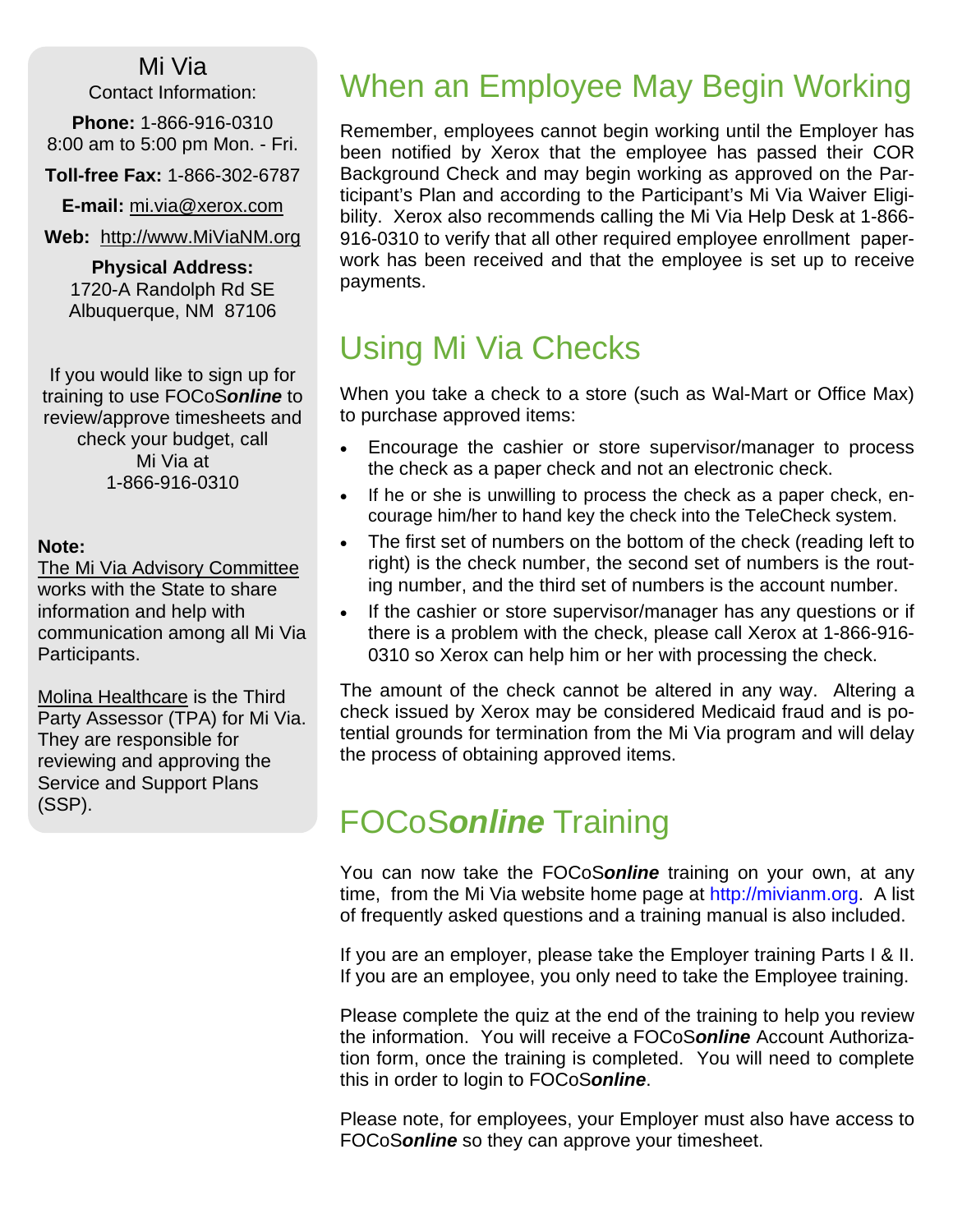# **Dates to Remember in January**

# January 2014

| Sun    | Mon                                         | Tue            | Wed                                                  | Thu                                                                | Fri.                                                                                                      | Sat                                                                                                                       |
|--------|---------------------------------------------|----------------|------------------------------------------------------|--------------------------------------------------------------------|-----------------------------------------------------------------------------------------------------------|---------------------------------------------------------------------------------------------------------------------------|
| Dec 29 | Dec 30                                      | Dec 31         | 1<br><b>Xerox and State</b><br><b>Offices Closed</b> | $\overline{2}$<br><b>Spending Reports</b><br><b>Mailed to EORs</b> | $\sqrt{3}$<br><b>Vendor Checks</b><br><b>Received or</b><br><b>Deposited</b>                              | $\boldsymbol{4}$<br>Deadline to<br>submit PRFs for<br>1/17 payment                                                        |
| 5      | 6                                           | $\overline{7}$ | 8                                                    | 9                                                                  | 10<br>Paychecks and<br><b>Vendor Checks</b><br><b>Received or</b><br>Deposited; end of<br>the pay period. | 11<br>Deadline to<br>submit<br>timesheets,<br>Mileage & PRFs<br>for 1/24 payment;<br>new pay period<br>begins.            |
| 12     | 13                                          | 14             | 15                                                   | 16                                                                 | 17<br><b>Vendor Checks</b><br><b>Received or</b><br><b>Deposited</b>                                      | 18<br>Deadline to<br>submit PRFs for<br>1/31 payment                                                                      |
| 19     | 20<br><b>State Offices</b><br><b>Closed</b> | 21             | 22                                                   | 23                                                                 | 24<br>Paychecks and<br><b>Vendor Checks</b><br><b>Received or</b><br>Deposited; end of<br>the pay period. | 25<br>Deadline to<br>submit<br>timesheets,<br>Mileage & PRFs<br>for $2\overline{7}$ payment;<br>new pay period<br>begins. |
| 26     | 27                                          | 28             | 29                                                   | 30<br><b>Spending Reports</b><br><b>Mailed to EORs</b>             | 31<br><b>Vendor Checks</b><br><b>Received or</b><br><b>Deposited</b>                                      | Feb 1<br>Deadline to<br>submit PRFs for<br>2/14 payment                                                                   |